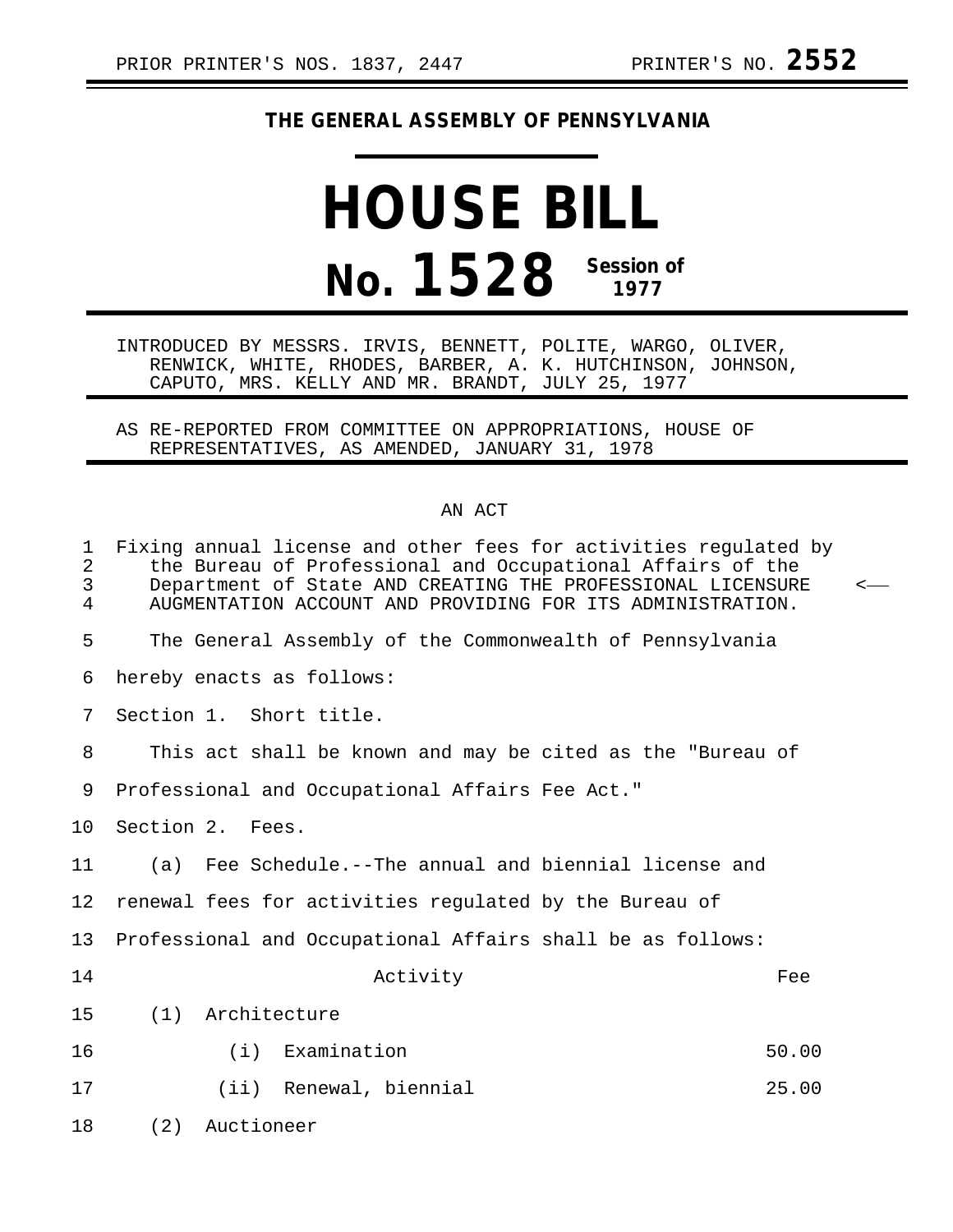| $\mathbf 1$     |     |                  | (i) Auctioneer's registration certifi-  |        |
|-----------------|-----|------------------|-----------------------------------------|--------|
| $\overline{2}$  |     |                  | cate                                    | 50.00  |
| $\mathfrak{Z}$  |     |                  | (ii) Auctioneers, biennial renewal      | 50.00  |
| 4               |     |                  | (iii) Special license, specific auction | 100.00 |
| 5               | (3) | Barbers          |                                         |        |
| 6               |     |                  | (i) Apprentice, student permit          | 5.00   |
| 7               |     | (i)              | Teachers, registration fee              | 25.00  |
| $\, 8$          |     |                  | (iii) Teachers, biennial renewal        | 25.00  |
| $\mathsf 9$     |     |                  | (iv) Barber shop, registration fee      | 10.00  |
| 10              |     |                  | (v) Barber shop, biennial renewal       | 10.00  |
| 11              |     | (4) Chiropractic |                                         |        |
| 12              |     |                  | (i) Standard examination                | 40.00  |
| 13              |     |                  | (ii) Renewal, biennial                  | 20.00  |
| 14              |     | (5) Cosmetology  |                                         |        |
| 15              |     |                  | (i) Student and apprentice permits      | 5.00   |
| 16              |     |                  | (ii) Operators and manicurists,         |        |
| 17              |     |                  | original                                | 10.00  |
| 18              |     |                  | (iii) Operators and manicurists,        |        |
| 19              |     |                  | biennial renewal                        | 10.00  |
| 20              |     | (iv)             | Shop owners, managers, teachers,        |        |
| 21              |     |                  | original                                | 25.00  |
| 22              |     | (v)              | Shop owners, managers, teachers,        |        |
| 23              |     |                  | biennial renewal                        | 25.00  |
| 24              | (6) | Dentist          |                                         |        |
| 25              |     | (i)              | Dentist, biennial registration          | 25.00  |
| 26              |     |                  | (ii) Dental hygienists, biennial        |        |
| 27              |     |                  | registration                            | 10.00  |
| 28              |     |                  | (7) Professional engineering            |        |
| 29              |     |                  | (i) Engineers, biennial renewal         | 25.00  |
| 30              |     |                  | (ii) Surveyors, biennial renewal        | 25.00  |
| 19770H1528B2552 |     |                  | $-2-$                                   |        |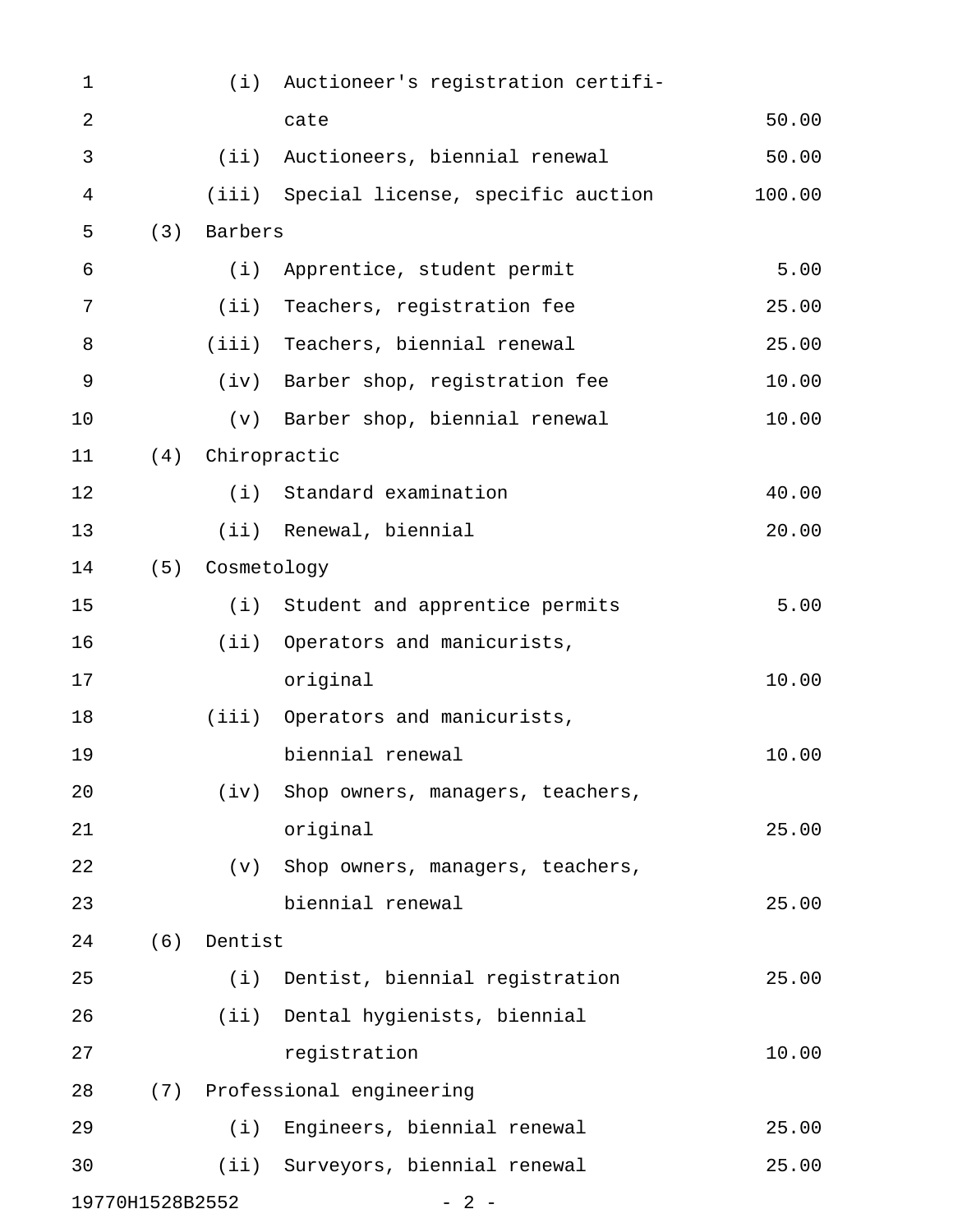| 1              | (8)             | Landscape architecture                  |       |
|----------------|-----------------|-----------------------------------------|-------|
| $\overline{2}$ | (i)             | Examination and initial                 | 75.00 |
| 3              | (iii)           | Renewal, biennial                       | 50.00 |
| 4              | (9)             | Motor vehicle manufacturers, dealers    |       |
| 5              |                 | and salesmen                            |       |
| 6              | (i)             | Motor vehicle manufacturers,            |       |
| 7              |                 | biennial renewal                        | 25.00 |
| 8              | (iii)           | Motor vehicle wholesalers and           |       |
| 9              |                 | distributors, biennial renewal          | 25.00 |
| 10             | (iii)           | Distributor branch representative       |       |
| 11             |                 | license, biennial renewal               | 15.00 |
| 12             | (iv)            | Motor vehicle factory represen-         |       |
| 13             |                 | tative license, biennial renewal        | 15.00 |
| 14             | (v)             | Motor vehicle dealers license,          |       |
| 15             |                 | biennial renewal                        | 25.00 |
| 16             | (vi)            | Motor vehicle dealers branch            |       |
| 17             |                 | office, biennial renewal                | 25.00 |
| 18             | (vii)           | Motor vehicle salesmen license,         |       |
| 19             |                 | biennial renewal                        | 15.00 |
| 20             |                 | (viii) Used car lots, biennial renewal  | 25.00 |
| 21             | (10)            | Nurse Board                             |       |
| 22             | (i)             | Practical nurse examination             | 18.00 |
| 23             |                 | (ii) Professional nurse examination     | 24.00 |
| 24             |                 | (iii) Practical nurse, biennial renewal | 5.00  |
| 25             |                 | (iv) Professional nurse, biennial       |       |
| 26             |                 | renewal                                 | 10.00 |
| 27             |                 | (11) Nursing Home Administration        |       |
| 28             | (i)             | Examination and initial                 |       |
| 29             |                 | registration                            | 50.00 |
| 30             |                 | (ii) Nursing Home Administrator,        |       |
|                | 19770H1528B2552 | $-3 -$                                  |       |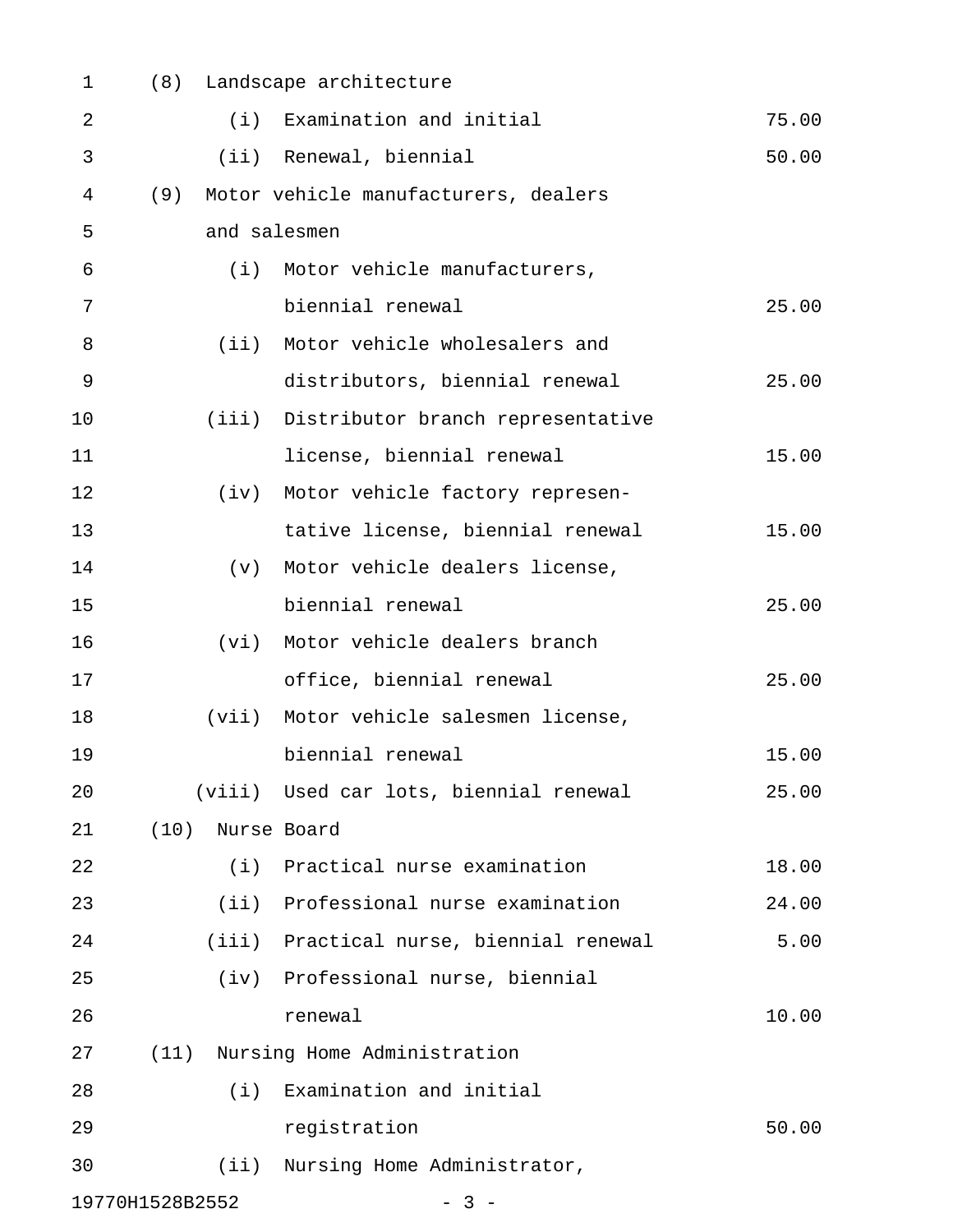| $\mathbf 1$ |                 |                 | biennial renewal                        | 50.00 |
|-------------|-----------------|-----------------|-----------------------------------------|-------|
| $\sqrt{2}$  |                 |                 | (iii) Nursing Home Administrator,       |       |
| 3           |                 |                 | license by endorsement                  | 50.00 |
| 4           | (12)            | Optometry       |                                         |       |
| 5           |                 | (i)             | Optometrists, biennial renewal          | 25.00 |
| 6           |                 |                 | (ii) Optometrists branch office,        |       |
| 7           |                 |                 | original license                        | 20.00 |
| 8           |                 |                 | (iii) Optometrists branch office,       |       |
| 9           |                 |                 | biennial renewal                        | 20.00 |
| 10          |                 | (13) Osteopathy |                                         |       |
| 11          |                 |                 | (i) Examination, original license       | 40.00 |
| 12          |                 |                 | (ii) Biennial renewal                   | 25.00 |
| 13          | (14)            | Pharmacy        |                                         |       |
| 14          |                 | (i)             | Pharmacist examination fee              | 25.00 |
| 15          |                 |                 | (ii) Pharmacist, original license       | 25.00 |
| 16          |                 |                 | (iii) Pharmacist, biennial renewal      | 25.00 |
| 17          |                 |                 | (iv) Pharmacy, biennial renewal         | 50.00 |
| 18          | (15)            |                 | Physical Therapy                        |       |
| 19          |                 |                 | (i) Physical therapist license,         |       |
| 20          |                 |                 | biennial renewal                        | 25.00 |
| 21          | (16)            | Podiatry        |                                         |       |
| 22          |                 | (i)             | Examination                             | 50.00 |
| 23          | (17)            |                 | Real Estate                             |       |
| 24          |                 |                 | (i) Brokers examination and registra-   |       |
| 25          |                 |                 | tion                                    | 25.00 |
| 26          |                 |                 | (ii) Salesman's examination and regis-  |       |
| 27          |                 |                 | tration                                 | 20.00 |
| 28          |                 |                 | (iii) Brokers license, biennial renewal | 25.00 |
| 29          |                 |                 | (iv) Corporations, biennial renewal     | 25.00 |
| 30          |                 |                 | (v) Partnership, biennial renewal       | 25.00 |
|             | 19770H1528B2552 |                 | - 4 -                                   |       |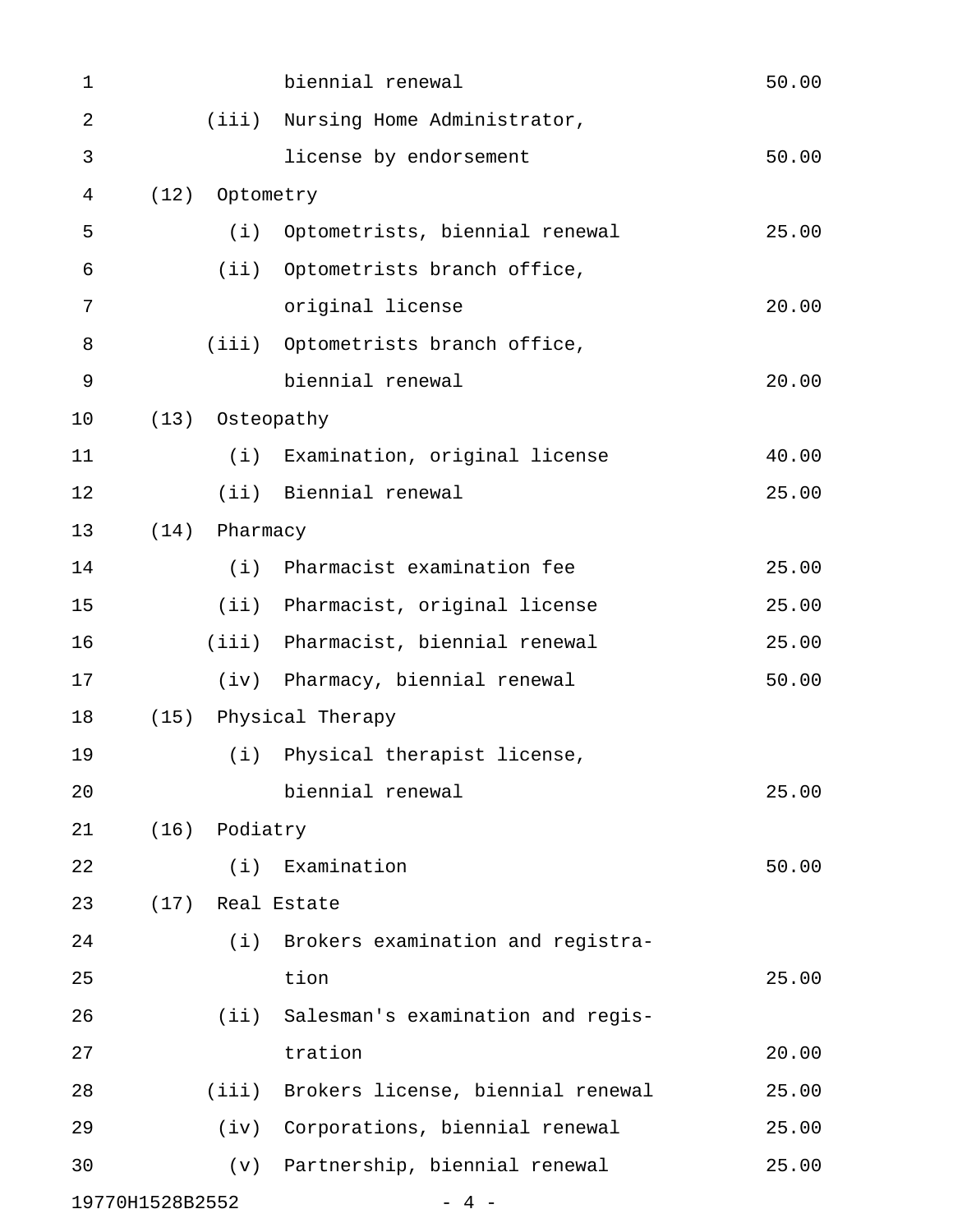| 1  | (vi)                                                            | Associate broker, biennial renewal                              | 25.00 |  |
|----|-----------------------------------------------------------------|-----------------------------------------------------------------|-------|--|
| 2  | (vii)                                                           | Certification of license of Pa.                                 |       |  |
| 3  |                                                                 | broker applying for licensure                                   |       |  |
| 4  |                                                                 | in another state                                                | 5.00  |  |
| 5  | (viii)                                                          | New license for new location for                                |       |  |
| 6  |                                                                 | unexpired period - place of                                     |       |  |
| 7  |                                                                 | business                                                        | 5.00  |  |
| 8  | (ix)                                                            | Salesman, biennial renewal                                      | 20.00 |  |
| 9  | (x)                                                             | Salesman, change of employer                                    | 5.00  |  |
| 10 | (xi)                                                            | Certifications, all licenses                                    | 5.00  |  |
| 11 | (b)                                                             | Collection.--The Bureau of Professional and Occupational        |       |  |
| 12 | Affairs shall collect the fees for which this act provides;     |                                                                 |       |  |
| 13 | however, nothing in this act shall prevent the collection of    |                                                                 |       |  |
| 14 | fees by the bureau not inconsistent with the provisions of this |                                                                 |       |  |
| 15 | act.                                                            |                                                                 |       |  |
| 16 |                                                                 | Section 3. Fees for late renewals and duplicates.               |       |  |
| 17 | (a)                                                             | Late renewals.--Where a license is renewed beyond the           |       |  |
| 18 | date specified for renewal by the bureau, a fee of \$5.00 for   |                                                                 |       |  |
| 19 | each month or part of a month beyond the renewal date shall be  |                                                                 |       |  |
| 20 |                                                                 | charged in addition to the prescribed fee.                      |       |  |
| 21 |                                                                 | (b) Duplicates.--The fee for the issuance of a duplicate        |       |  |
| 22 |                                                                 | license shall be \$5.00 in all cases.                           |       |  |
| 23 |                                                                 | Section 4. Additional funds for operation.                      |       |  |
| 24 |                                                                 | (a) Appropriation. For fiscal year 1978 1979 and                |       |  |
| 25 |                                                                 | thereafter, as much of the fees fixed by this act and all other |       |  |
| 26 |                                                                 | fees collected by the Bureau of Professional and Occupational   |       |  |
| 27 |                                                                 | Affairs as are necessary for payment of the cost of processing  |       |  |
| 28 |                                                                 | of licenses and renewals thereof as well as the other general   |       |  |
| 29 | administration costs for bureau operations is hereby            |                                                                 |       |  |
| 30 |                                                                 | appropriated to the Bureau of Professional and Occupational     |       |  |
|    |                                                                 |                                                                 |       |  |

19770H1528B2552 - 5 -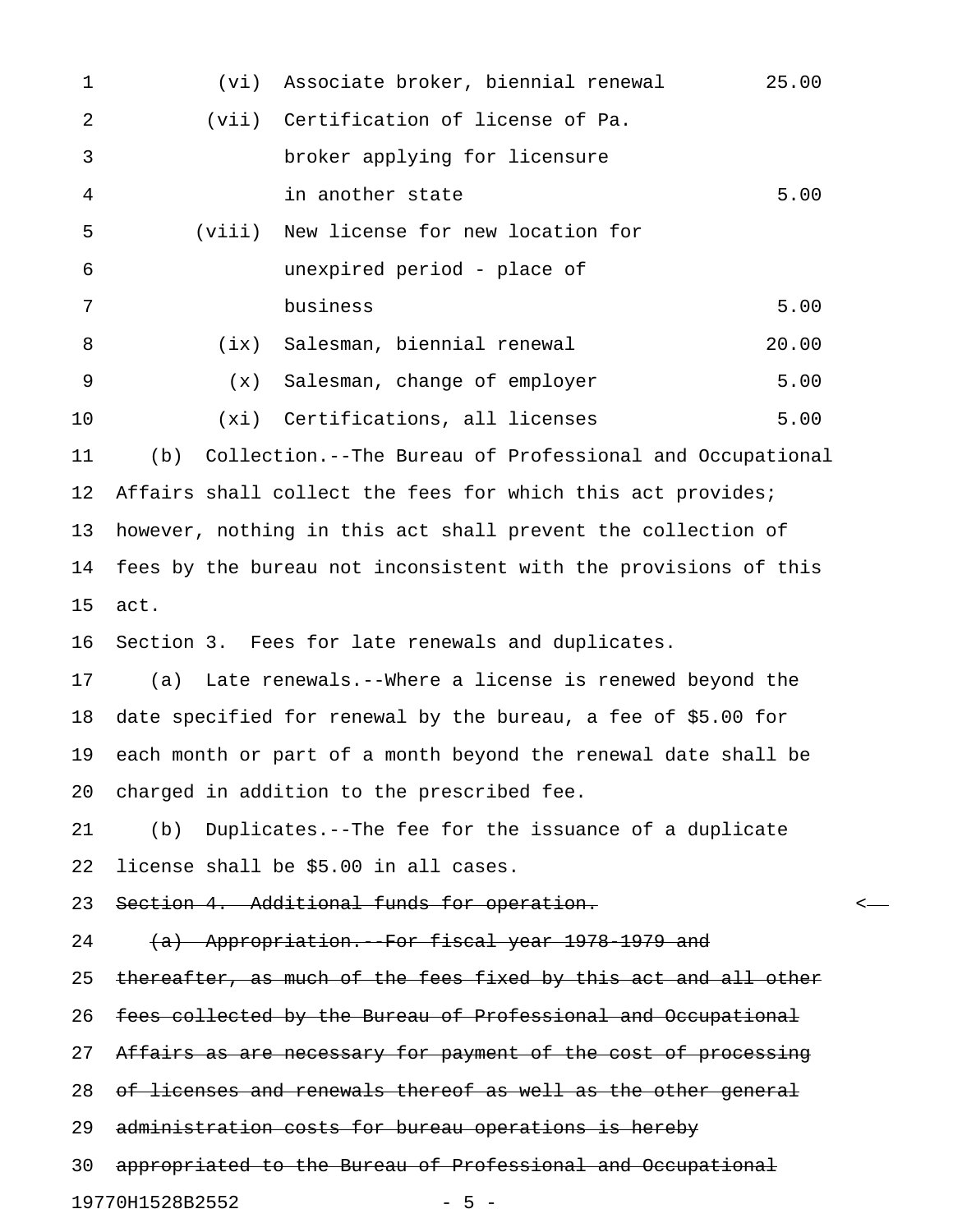1 Affairs after review and approval of the Bureau of Professional 2 and Occupational Affairs' budget by the Secretary of the 3 Commonwealth, the Secretary of the Budget, the Chairman of the 4 House Appropriations Committee and the Chairman of the Senate 5 Appropriations Committee. This section shall not be construed to 6 affect section 30 of the act of September 29, 1961 (P.L.1745, 7 No.708), known as "The Auctioneers' License Act," or section 907 8 of the act of October 15, 1975 (P.L.390, No.111), known as the 9 "Health Care Services Malpractice Act."

10 (b) Budget estimate. Prior to March 1 of each year, the 11 Secretary of the Commonwealth shall submit an estimate of the 12 total expenditures and revenues of the Bureau of Professional 13 and Occupational Affairs for the next succeeding fiscal year. 14 Such estimate shall be submitted to the Secretary of the Budget 15 and to the Chairmen of the House and Senate Appropriation 16 Committees for their respective approvals of such estimate in 17 the amount submitted or such lesser amount as each of them may 18 determine: Provided, That if the Secretary of the Budget or 19 either chairman shall fail to notify the Bureau of Professional 20 and Occupational Affairs in writing of his approval within 45 21 days after such admission, the estimate as submitted shall be 22 deemed approved by him.

## 23 (c) Additional funds. No additional General Fund 24 appropriation shall be made over and above the fees fixed by 25 this act, except those currently budgeted.

26  $(d)$  Transitional provisions. For the remainder of fiscal 27 year 1977-1978, such additional moneys as are attributable to 28 the increased fees provided by this act are hereby appropriated 29 to the Department of State for the operation of the department, 30 but such moneys shall not be spent until such expenditures are 19770H1528B2552 - 6 -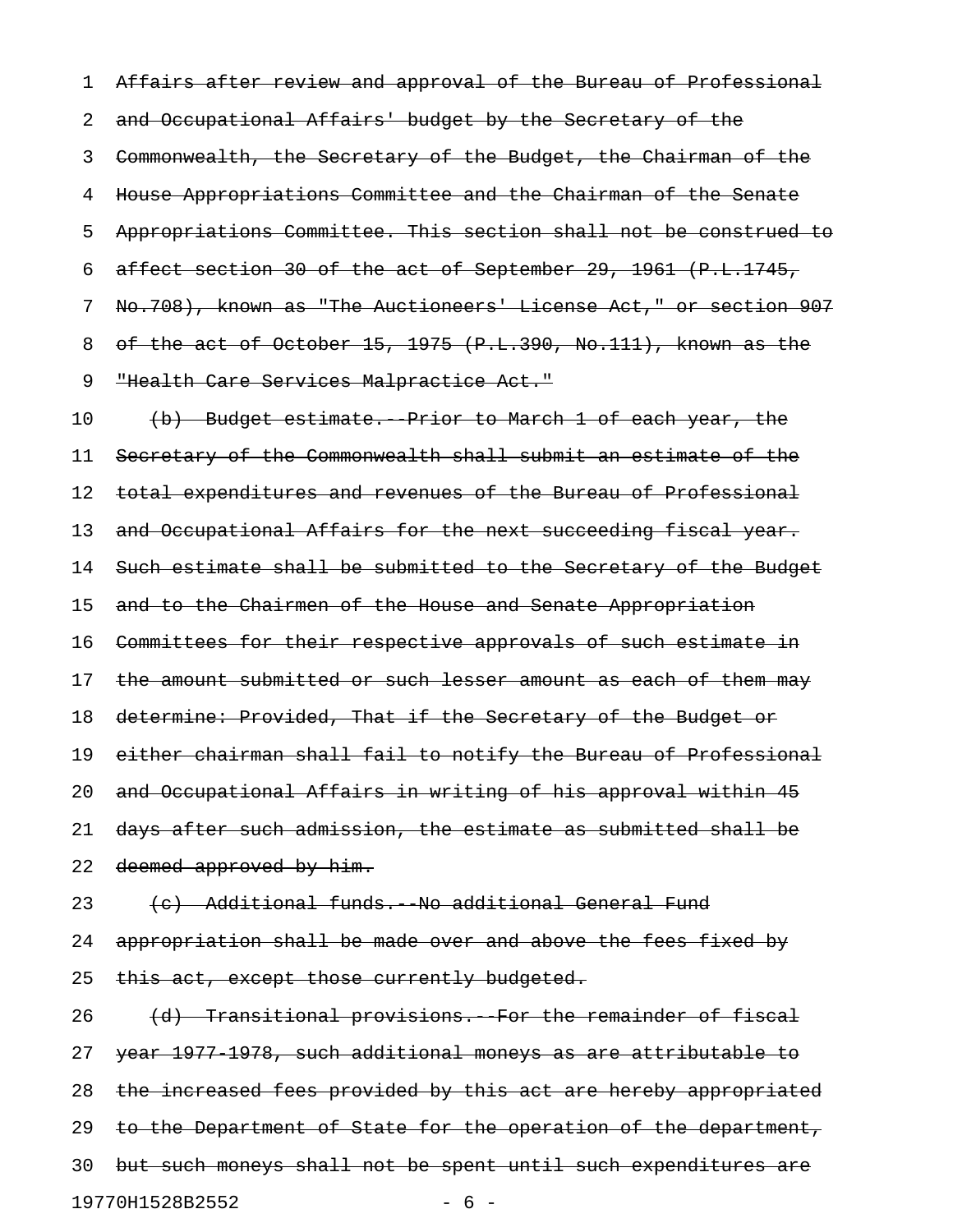1 approved by the Secretary of the Budget and the Chairmen of the 2 House and Senate Appropriations Committees. If any of such 3 moneys remain unapproved on July 1, 1978, such moneys shall be 4 used for the purpose of fee reductions as provided in subsection 5 (e). That portion of the moneys generated by this act for the 6 remainder of fiscal year 1977-1978 which is not attributable to 7 any increase in fees shall be paid into the General Fund. 8 (e) Reduction of fees. Any portion of the fees not 9 necessary for the program activities or unapproved as provided 10 in subsection (d) shall be used to reduce the appropriate 11 <del>license fees in subsequent years, on an automatic basis, without</del> 12 the need for additional legislation, after approval by the 13 Secretary of the Budget. 14 The bureau may promulgate rules and regulations consistent 15 with this section. 16 SECTION 4. PROFESSIONAL LICENSURE AUGMENTATION ACCOUNT. < 17 (A) CREATION OF AND PAYMENTS TO ACCOUNT.--BEGINNING JULY 1, 18 1978 AND THEREAFTER, ALL MONEYS COLLECTED BY THE BUREAU OF 19 PROFESSIONAL AND OCCUPATIONAL AFFAIRS SHALL BE PAID INTO THE 20 PROFESSIONAL LICENSURE AUGMENTATION ACCOUNT WHICH IS HEREBY 21 CREATED AND WHICH SHALL BE A SPECIAL RESTRICTED RECEIPTS ACCOUNT 22 WITHIN THE GENERAL FUND. MONEYS IN SUCH ACCOUNT SHALL BE PAID 23 OUT ONLY WHEN SPECIFICALLY APPROPRIATED BY THE GENERAL ASSEMBLY 24 AND BE TREATED IN THE SAME MANNER AS MONEYS WHICH AUGMENT 25 GENERAL FUND APPROPRIATIONS FOR THE OPERATION OF THE BUREAU OF 26 OCCUPATIONAL AND PROFESSIONAL AFFAIRS.

27 (B) APPROPRIATIONS FROM ACCOUNT.--THE GENERAL ASSEMBLY SHALL 28 ANNUALLY APPROPRIATE FOR PAYMENT OF THE COSTS OF PROCESSING 29 LICENSES AND RENEWALS, FOR THE OPERATION OF THE VARIOUS 30 REGULATORY BOARDS, AND FOR OTHER GENERAL COSTS OF BUREAU 19770H1528B2552 - 7 -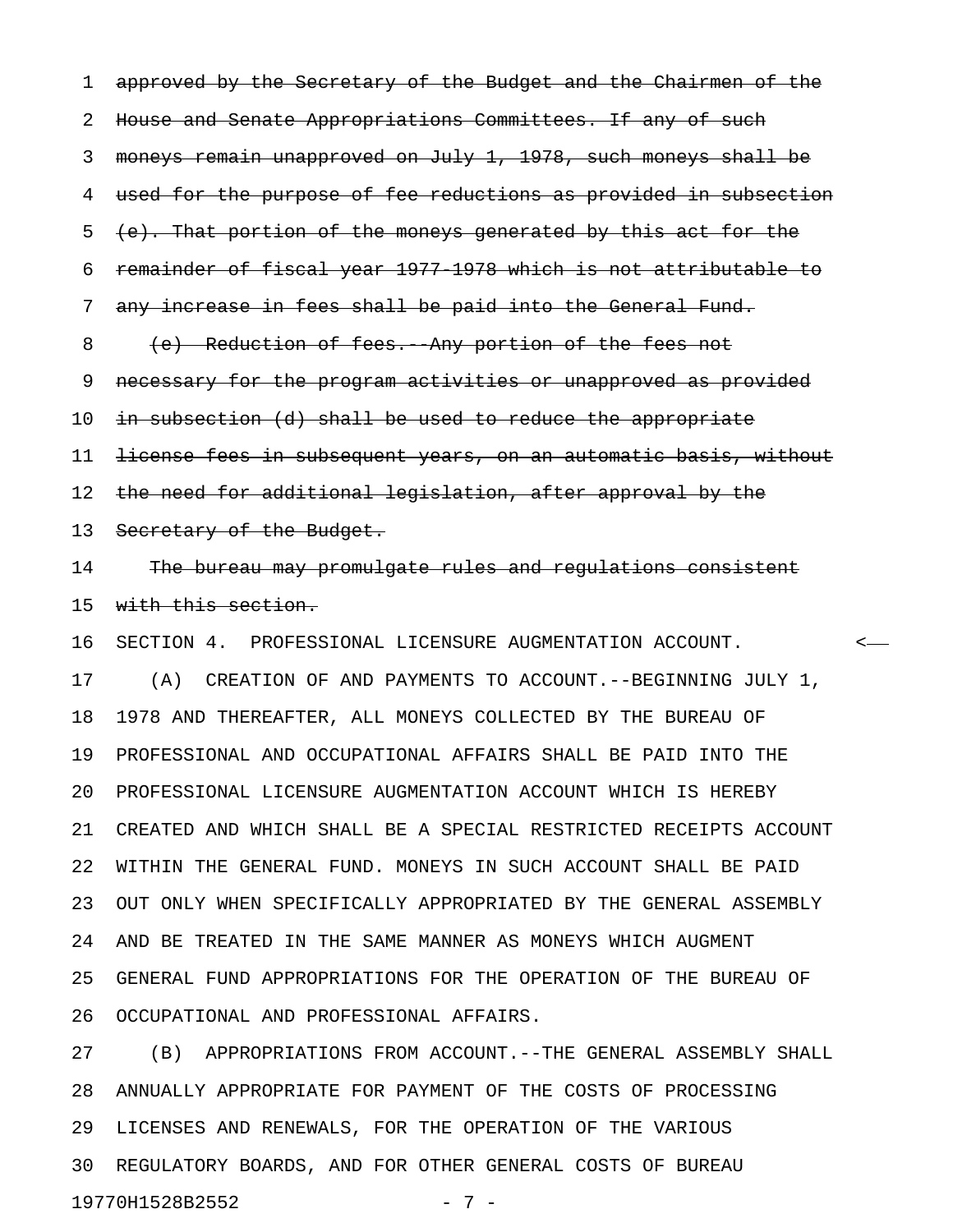1 OPERATIONS, MONEYS AVAILABLE FROM THE PROFESSIONAL LICENSURE 2 AUGMENTATION ACCOUNT.

3 (C) BUDGET PREPARATION.--IN PREPARING THE PROPOSED BUDGET 4 FOR BUREAU OPERATIONS FOR EACH YEAR, THE COMMISSIONER OF 5 PROFESSIONAL AND OCCUPATIONAL AFFAIRS SHALL CONSULT WITH THE 6 BOARDS AND COMMISSIONS UNDER HIS JURISDICTION TO DETERMINE THEIR 7 BUDGETARY REQUIREMENTS FOR THE UPCOMING YEAR.

8 (D) LIMITATIONS.--NOTHING IN THIS SECTION SHALL BE CONSTRUED 9 TO AFFECT SECTION 30 OF THE ACT OF SEPTEMBER 29, 1961 (P.L.1745, 10 NO.708), KNOWN AS "THE AUCTIONEERS' LICENSE ACT," OR SECTION 907 11 OF THE ACT OF OCTOBER 15, 1975 (P.L.390, NO.111), KNOWN AS THE 12 "HEALTH CARE SERVICES MALPRACTICE ACT."

13 (E) TRANSITIONAL PROVISIONS.--FOR THE REMAINDER OF FISCAL 14 YEAR 1977-1978, SUCH ADDITIONAL MONEYS AS ARE ATTRIBUTABLE TO 15 THE INCREASED FEES PROVIDED BY THIS ACT ARE HEREBY APPROPRIATED 16 TO THE DEPARTMENT OF STATE FOR THE OPERATION OF THE DEPARTMENT, 17 BUT SUCH MONEYS SHALL NOT BE SPENT UNTIL SUCH EXPENDITURES ARE 18 APPROVED BY THE SECRETARY OF THE BUDGET AND THE CHAIRMEN OF THE 19 HOUSE AND SENATE APPROPRIATIONS COMMITTEES. IF ANY OF SUCH 20 MONEYS REMAIN UNAPPROVED ON JULY 1, 1978, SUCH MONEYS SHALL BE 21 PAID INTO THE PROFESSIONAL LICENSURE AUGMENTATION ACCOUNT. 22 Section 5. Repeals.

23 All acts or parts of acts are repealed insofar as they are 24 inconsistent herewith.

25 Section 6. Savings clause.

26 The provisions of this act shall not affect any act done, 27 liability incurred or right accrued or vested, or affect any 28 suit or prosecution pending or to be instituted to enforce any 29 right or penalty or punish any offense under the authority of 30 any act or part thereof repealed by this act.

19770H1528B2552 - 8 -